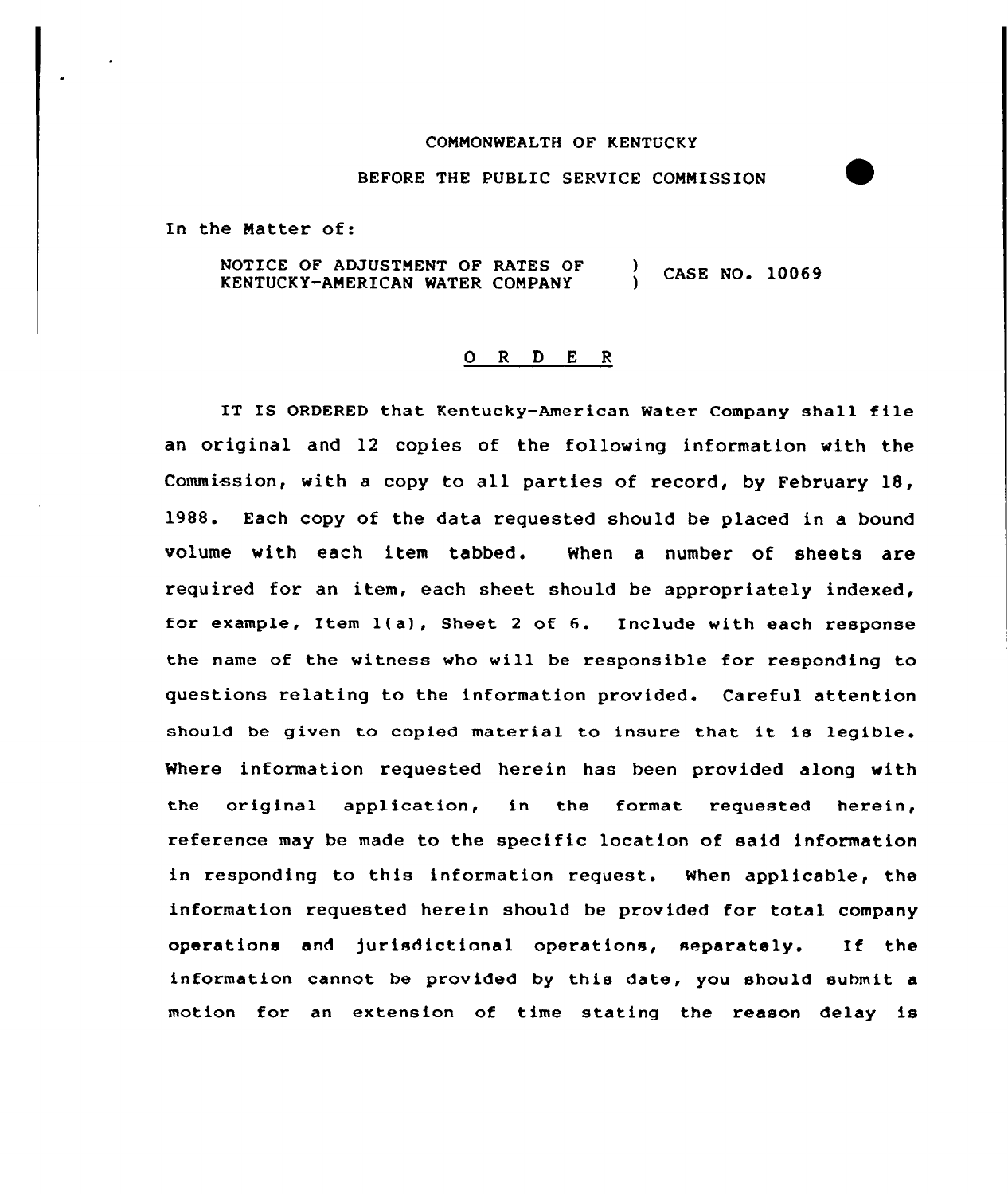necessary and include <sup>a</sup> date by which it will be furnished. Such motion will be considered by the Commission.

l. Exhibit EJG-1, of Mr. Edward J. Grubb's supplemental testimony filed January 21, 1988, contains Kentucky-American's revised calculations of AFUDC for both book and tax purposes of \$147,677 and \$179,030, respectively. The following are in reference to those calculations and the revised level of APUDC:

a. Kentucky-American has proposed to eliminate from its AFUDC calculation projects that have either (1) been completed prior to September 30, 1987, and yet to be reclassified, (2) completed and placed in service by December 1987, or (3) projected to be completed prior to the issuance of the final Order in this case. Has Kentucky-American projected the expected known and measurable impact on revenues and expenses that these projects will have an future operations? (Provide dncumentation and calculations far the expected known and measurable impacts.)

b. Provide the derivation of the AFUDC rate used in calculating the AFUDC for tax purposes.

c. Provide the reason for using <sup>a</sup> different AFUDC rate for tax purposes than for book.

d. Explain why Kentucky-American calculated AFUDC on customer advances for tax purposes.

e. What does AFUDC interest on customer advances of \$ 23,992 represent?

f. Is AFUDC for book purposes inclusive of AFUDC on customer advances as was calculated for tax purposes?

 $-2-$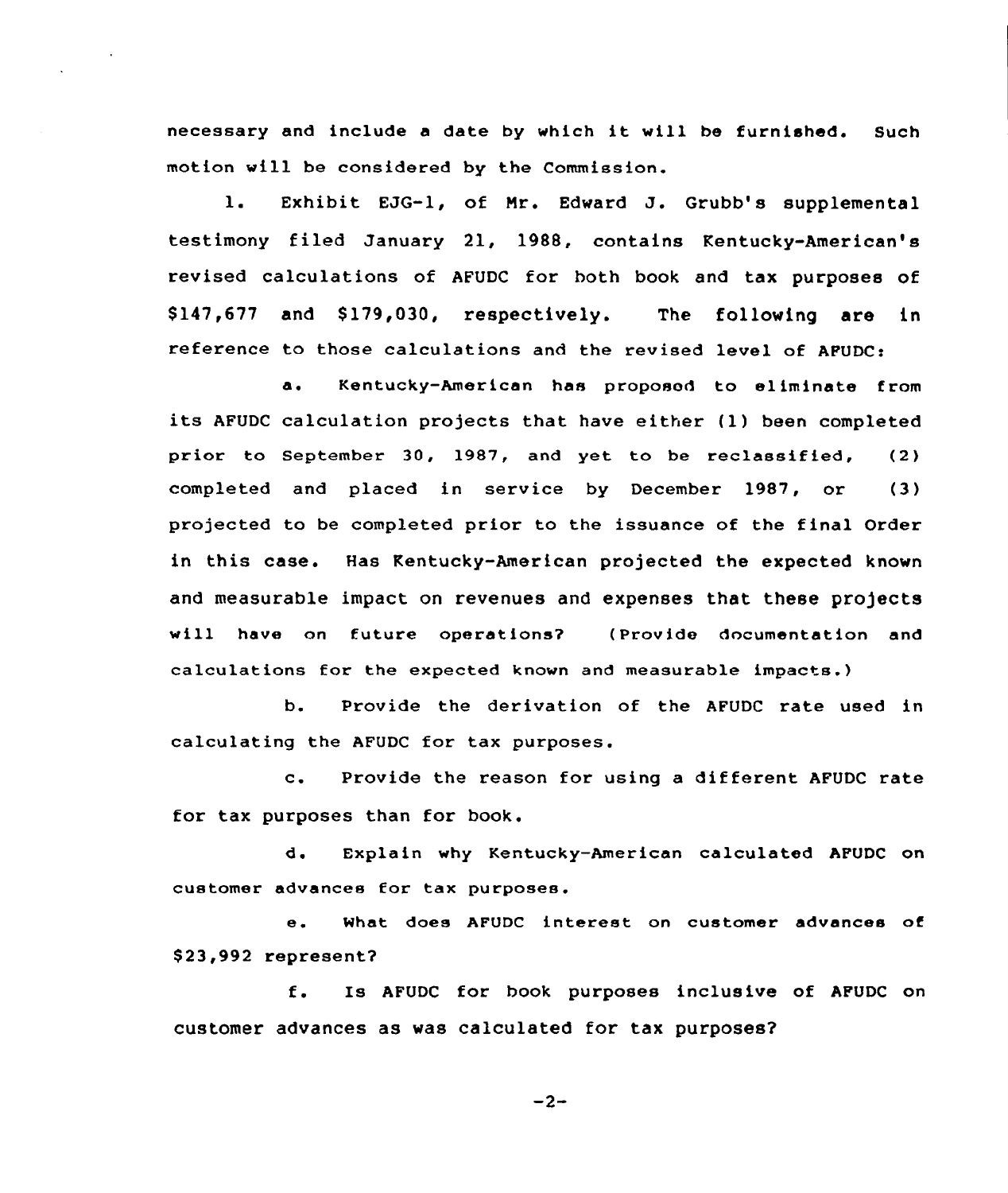g. which AFUDC is included in Kentucky-American's state and federal tax calculations?

h. Which projects vere either completed by the end of 1987, or will be prior to the issuance of the Order? (Reconcile this to the response to Item No. <sup>5</sup> of the Commission's Second Request.)

2. The response to Item No. 13 of the Commission's Second Request is the derivation of the AFUDC rate which Kentucky-American used in determining AFUDC for book purposes. The following are in reference to that responses

a. In explaining the derivation, Kentucky-American makes reference to interest deductions associated with long term debt in the income tax calculation. Elaborate further on the purpose of the adjustments to the AFUDC rate.

b. Explain why Kentucky-American has not used the overall cost of capital requested in this case in calculating AFUDC?

3. Provide the monthly level of cwIP and cwIP available for AFUDC for the period August 1987 through January 1988.

4. In response to Item No. 13 of the Commission's Second Request Kentucky-American projected the levels of CWIP for 1988 through 1991. Based on those projections, would the future levels of CWIP available for AFUDC be in the same range as the actual end of period levels

5. In response to Item No. 10 of the Attorney General and Lexington Fayette Urban County Government's first request

 $-3-$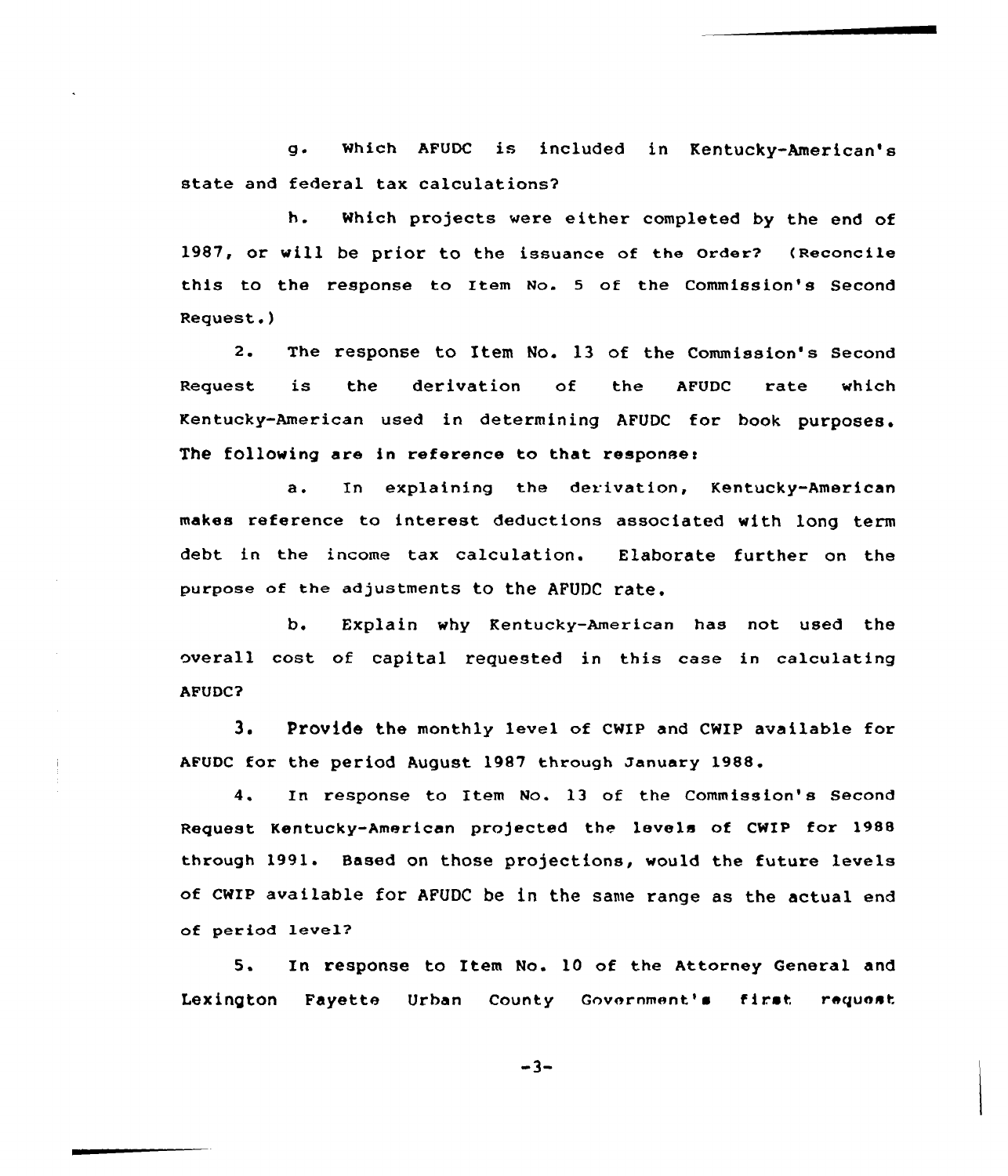Kentucky-American pointed to Case No.  $9482,$ <sup>1</sup> in support of depreciation on CWIP. The following are in reference to the proposed depreciation on CWIP!

a. Can Kentucky-American point to any other instance where the Commission has allowed this adjustment?

b. Wouldn't it be inappropriate accounting or not in accordance with GAAP to claim depreciation on plant that has not yet. been placed in service?

6. In response to Item No. <sup>9</sup> of the Commission's Second Request, Kentucky-American compared depreciation on CWIP to the annualization of revenues to reflect the end of period customers. The following are in reference to that response:

a. Is operating expenses adjusted to reflect the annualization of the cost associated with providing service to the end of period customer level to properly match revenues and expenses?

b. Has Kentucky-American estimated the expected impact on revenues and expenses, other than depreciation, that CWIP will have on future operations? (Provide documentation and calculations for the expected impacts.)

c. How can the two compare if one reflects the adjustments to both the revenues and expenses while the other only recognizes the impact of one expense?

<sup>1</sup> Notice of Adjustment of Rates of Kentucky-American Water Company, Order dated July 8, 1986.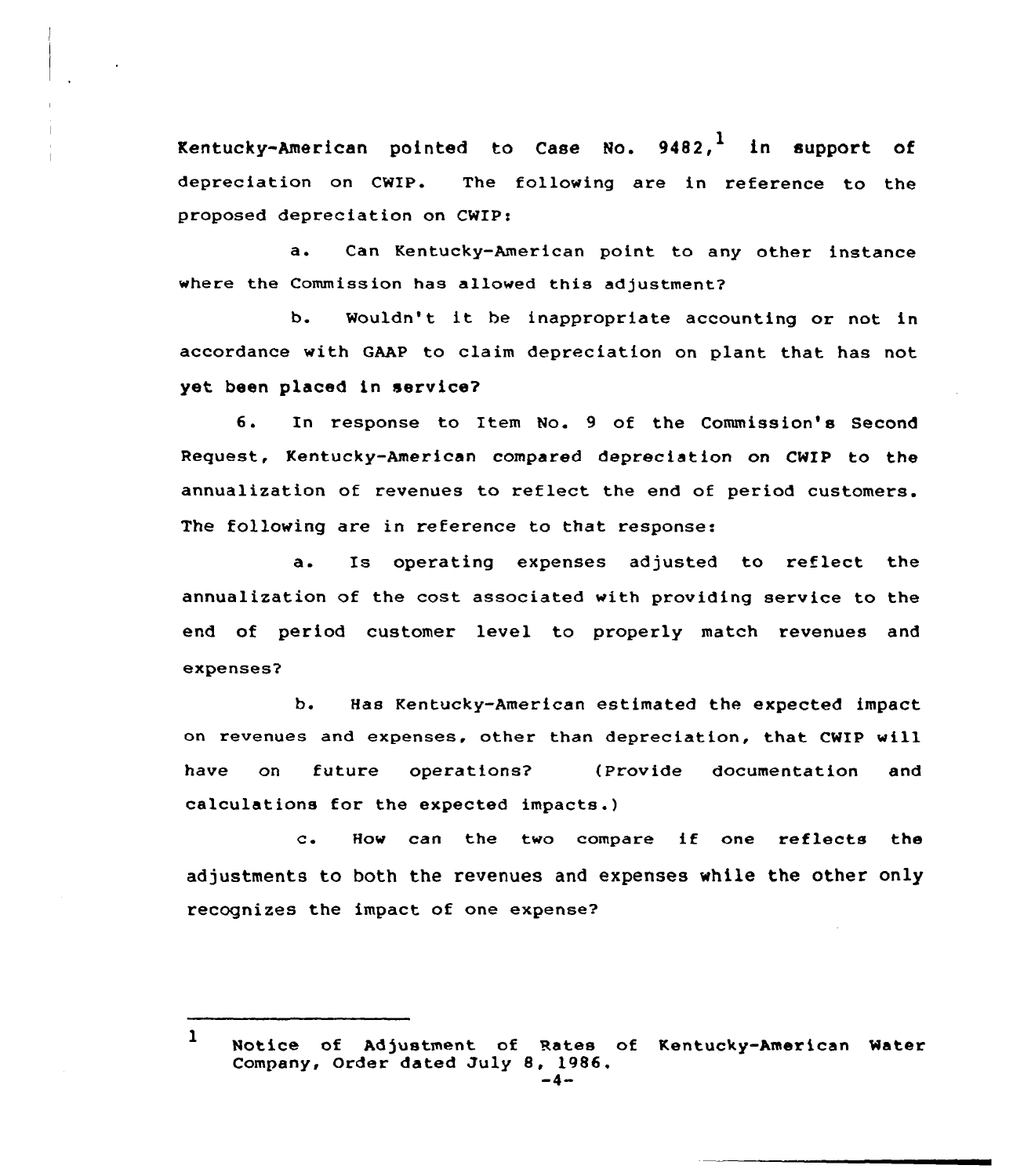7. In response ta Item No. 15 of the Commission's Second Request Kentucky-American explained the reduction to customer advances as advances received but not yet included in either CWIP or plant in service. Are any of the amounts in question included in CWIP or plant in service as of this date?

8. The fallowing are in reference to the inclusion of APUDC in the federal and state tax calculations:

a. Provide the Commission with Kentucky-American' interpretation of "the avoided cost method" in determining the amount of AFUDC for tax purposes.

b. Since Kentucky has yet to mirror the Tax Reform Act of 1986, explain why Kentucky-American included AFUDC for State tax purposes when it is not considered taxable?

c. Isn' the inclusion af AFUDC in the tax calculation a double recovery through current rates and future capitalization included in rate base?

9. The following are in reference to the tax calculations contained in the Updated Exhibit 4, Schedule <sup>6</sup> Page <sup>2</sup> of 2:

a. Are the tax calculations based on actual tax liabilities recognizing items such as accelerated depreciation?

b. Are these items referenced in a. above in accordance with normal rate-making practices. If so, explain why?

10. The following are in reference to Kentucky-American's response to Item No. 19 of the Commissions Second Request:

a. What criteria did Kentucky-American use in determining the 3-year amortization period of the cost of the waste water disposa12

 $-5-$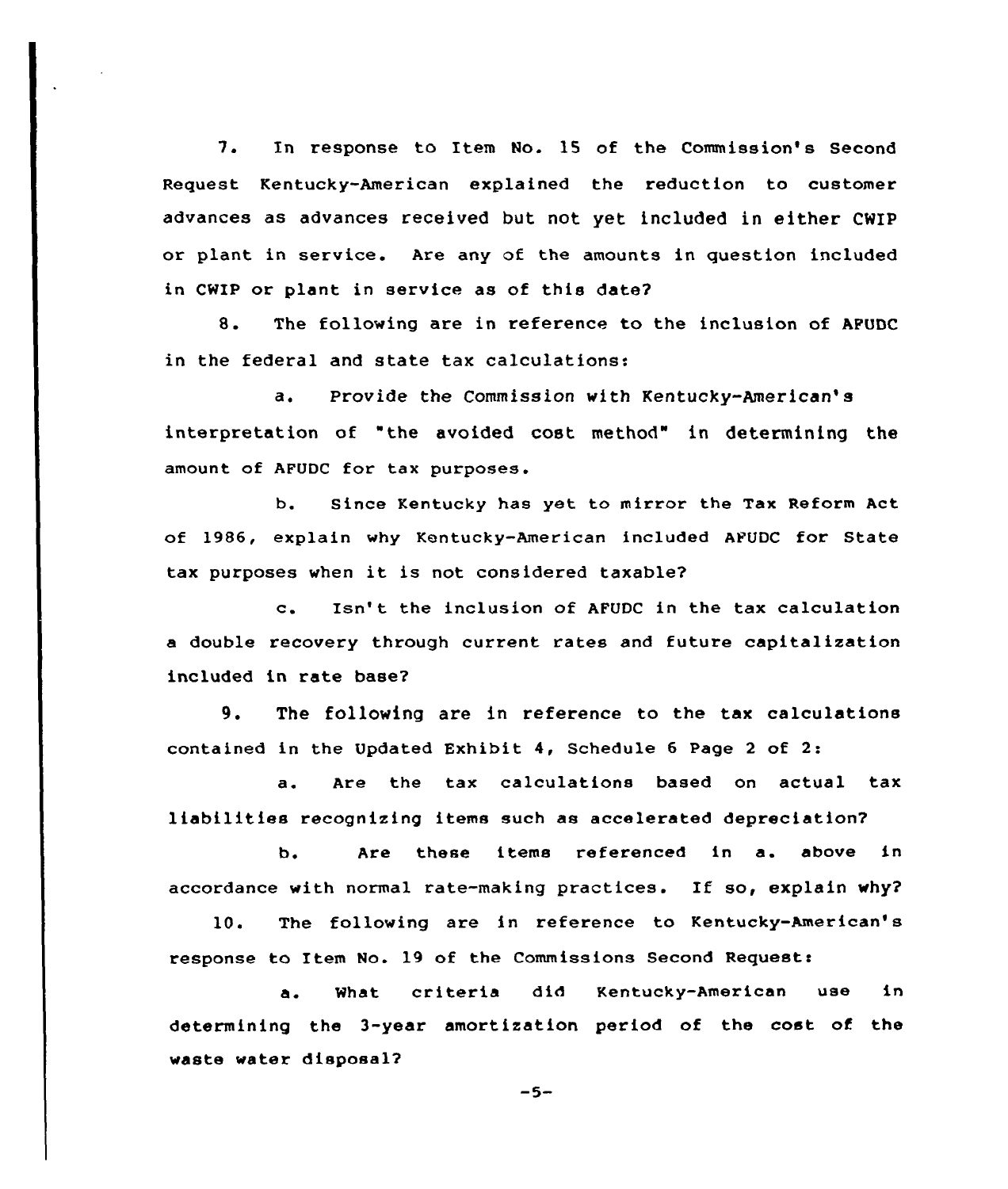b. How often does Kentucky-American remove the sludge from its lagoons2

c. What criteria did Kentucky-American use in determining the 5-year amortization period of the cost of the least cost study?

d. If the preliminary study is connected with future projects and will not be capitalized until the projects are completed, explain why Kentucky-American's stockholders should not finance the cost of those projects until they are actually constructed?

ll. In reference to Kentucky-American's response to Item No. 14 of the Commission's Second Request, explain why the Kentucky River Station costs not previously recovered from rate payers due to excess capacity, should now be recovered through rates rather than from the stockholders?

12. In response to Item No. 38 of the Commission's Second Request, Kentucky-American stated that interest on temporary cash investment was recorded in Account 419. Identify the total interest associated with the temporary investments.

13. In response to Item No. 37 of the Commission's Second Request, Kentucky-American stated the reasons for the fluctuations and high end of period level of temporary cash investments. Considering the projected levels of construction, does Kentucky-American anticipate future temporary cash investments to follow the pattern of the test period?

 $-6-$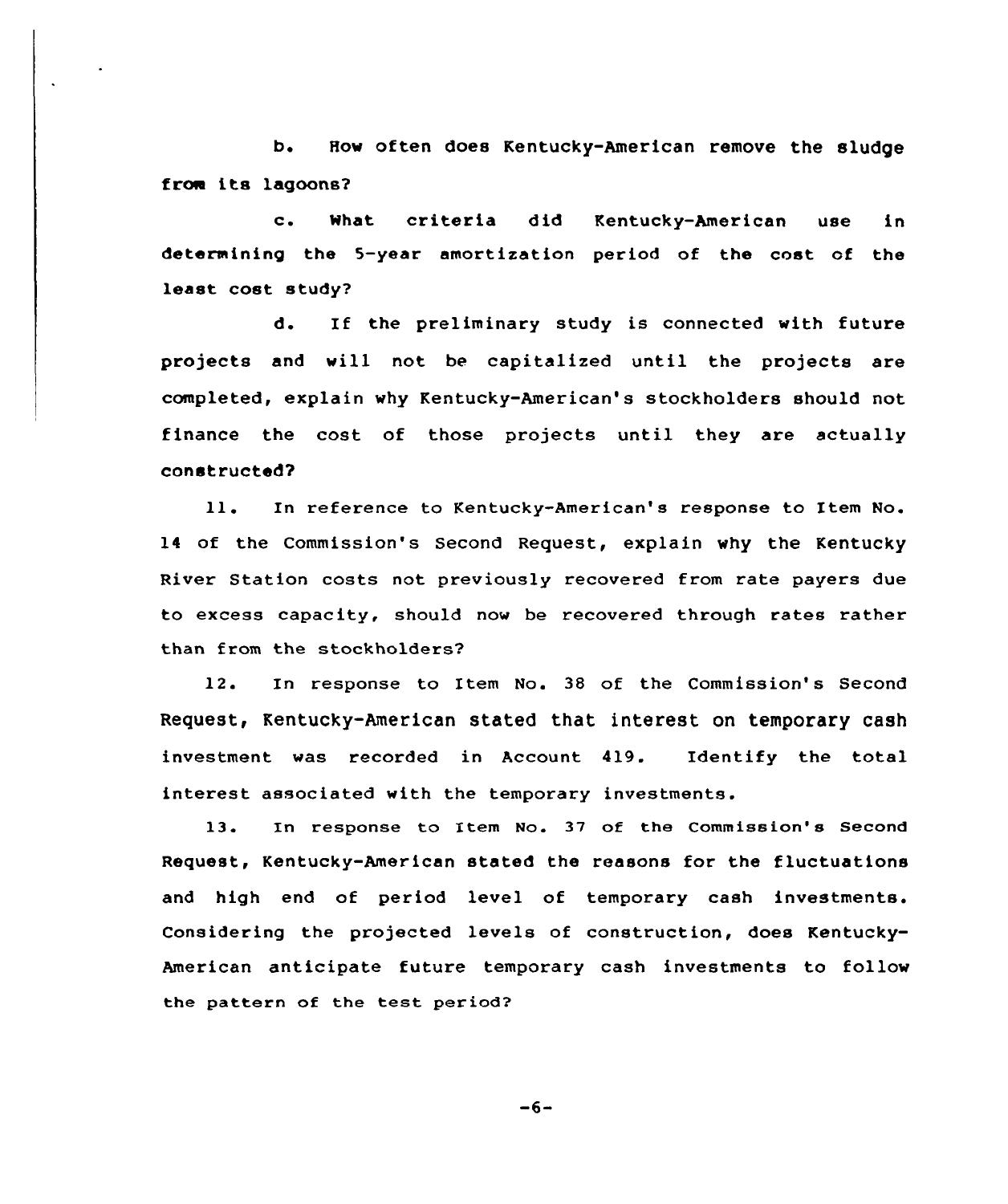14. In calculating property taxes on CWIP Kentucky-American used the end of period level of \$6,551,800. Explain why total CwIp was used when normally property taxes are paid on half the value of CWIP. (If the valuation for property taxes is different, provide documentation for the use of total CWIP.)

15. Since Kentucky-American has both the actual county property tax rates and the breakdown of CWIP by county, why was the composite rate used rather than the actual rates?

16. In response to Item No. 14(b) of the Intervenor's First Request, Kentucky-American stated that the requested calculation could not be performed due to the information currently available. Describe the information required and why it is not available.

17. The following are in reference to the System 36 Computer installed at the Lexington office:

a. Does Kentucky-American plan to use the System 36 for any other purpose other than billing.

b. Does the System <sup>36</sup> have excess capacity and, if so, will the excess be needed for projected system growth in regards to billing requirements?

c. If the System <sup>36</sup> remains in CWIP (Item <sup>31</sup> Intervenor's First Request), how can the cost savings be reflected in this case (Item 28 Intervenor's First Requeet)?

18. Provide <sup>a</sup> copy of the most recent Urban Studies Center Population Forecast and all subsequent revisions in Kentucky-American's possession.

 $-7-$